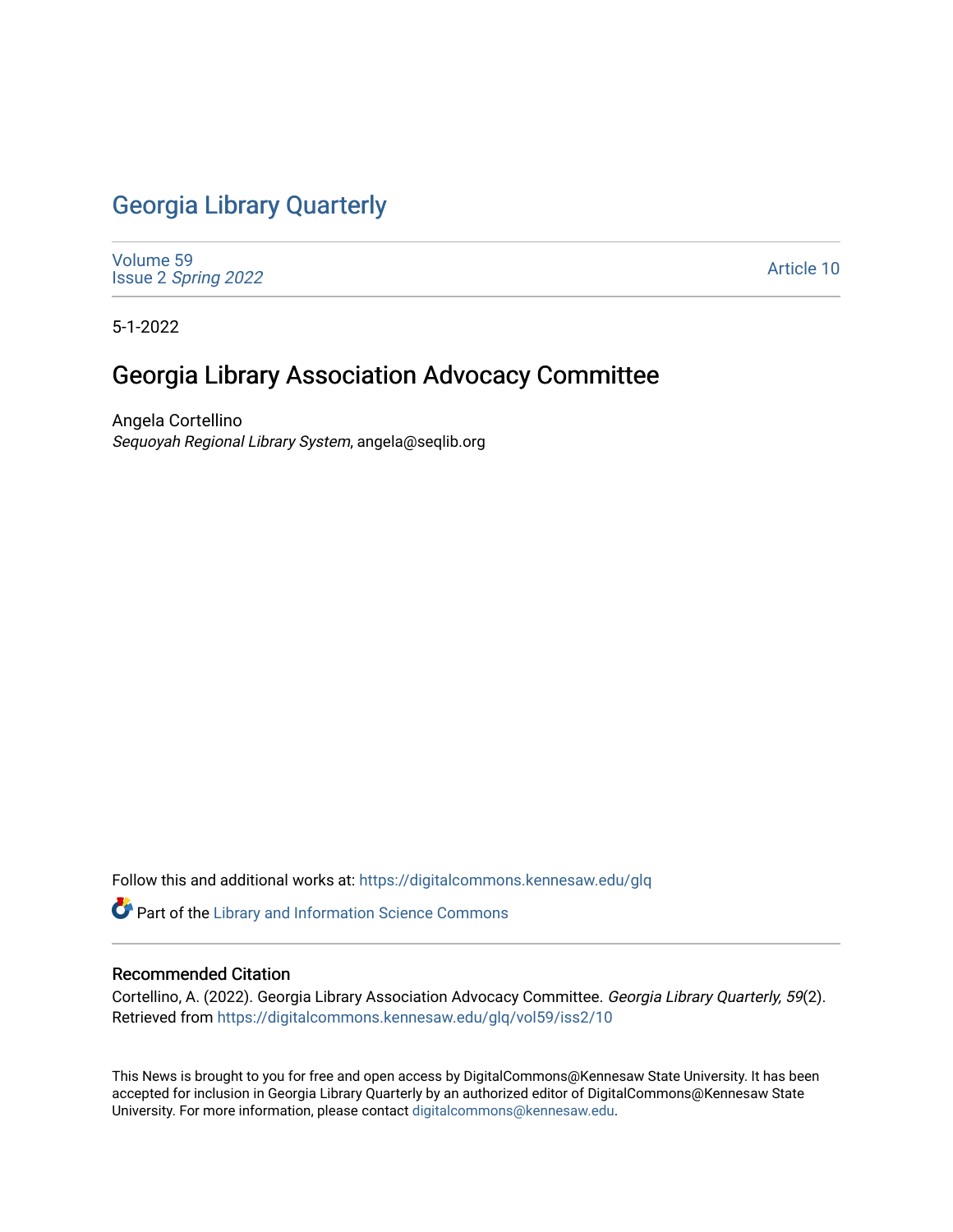

## **Georgia Library Association Advocacy Committee**

Representing all Georgia libraries, the primary charge of the Georgia Library Association (GLA) Advocacy Committee is to maintain and grow the relationship between libraries and statewide legislative efforts. This involves working to understand the needs of legislators and legislative groups, as well as discovering ways to effectively communicate the goals and needs of libraries to these legislative groups and individuals.

Ensuring that various voices across the state and our profession are heard, GLA organizes several advocacy efforts allowing libraries to share with legislators the outcome and impact of both local and statewide decisions made benefitting libraries and the community they serve. Also, these efforts give libraries the platform to foster important relationships with government agencies. For example, through the advocacy committee, GLA coordinates a Library Day at the capitol where library staff from various types of libraries work together to distribute an art print by Debi Davis to every state legislator. There is always lots of excitement in distributing these prints. Prints from previous years are on display and framed in many of the offices at the Capitol. With the print in hand, legislators and office staff often



*On March 17, 2022, a group of library advocates gathered together before breaking into small groups and delivering prints by Debi Davis to the offices of the legislators. Pictured from left to right. Front row: Carey Huddlestun, Stacy Brown (Georgia Council President), Julie Walker (State Librarian), Karen Manning (GLA President), Ben Carter. Second row: Kara Rumble, Angela Cortellino (GLA Advocacy Chair), Laura Burtle. Third row: Ashley Pearson, Kristin White, Angela Stanley, Evan Bush, Nan Brown, Raymond Goslow. Fourth row: Chaun Campos, Gina Martin.*